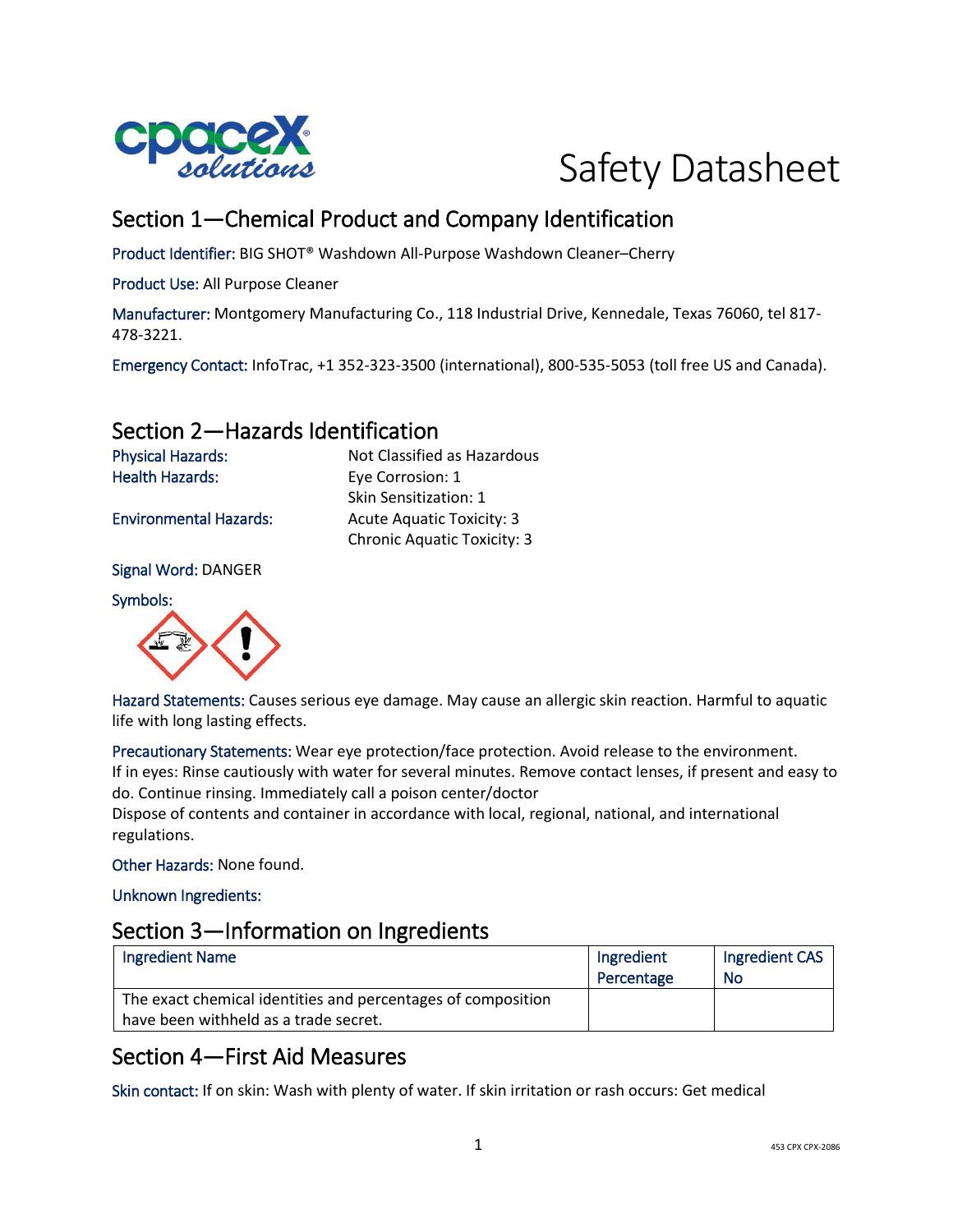advice/attention. Wash contaminated clothing before reuse.

Eye contact: If in eyes: Rinse cautiously with water for several minutes. Remove contact lenses, if present and easy to do. Continue rinsing. Immediately call a poison center/doctor.

Ingestion: If swallowed: No need for first aid is anticipated if material is swallowed. If irritation occurs, seek medical attention.

Inhalation: If inhaled: Remove person to fresh air and keep comfortable for breathing. Call a poison center/doctor if you feel unwell.

Most important symptoms/effects, acute and delayed: Irritation of skin, eyes or respiratory tract, nausea cramps or diarrhea

Indication of immediate medical attention/special treatment: N/D

### Section 5—Fire-Fighting Measures

Suitable extinguishing media: Water, fog, foam, dry chemical, CO₂

Specific hazard arising from chemicals: None known

Special equipment and precautions: Wear self-contained breathing apparatus and protective gear. Cool nearby containers with water spray.

#### Section 6—Accidental Release Measures

Personal precaution, protective equipment, emergency procedures: Avoid contact with skin and eyes. Do not ingest. Do not inhale. Wear Personal Protective Equipment (refer to section 8).

Methods and material for containment and clean up: Avoid release to the environment. Stop discharge and contain material. Substantial quantities may be recovered with a vacuum pump. Use explosion proof equipment if flammable or combustible. Otherwise, use appropriate absorbent. Place contaminated material in container suitable for disposal. Use appropriate protective equipment. Be sure there is adequate ventilation. Do not flush to streams or other bodies of water. Contact appropriate environmental agencies if further guidance is required.

# Section 7—Handling and Storage

Precautions for safe handling: Wash thoroughly after handling, especially before eating, drinking, smoking or using restroom facilities. Wash goggles and gloves. Launder contaminated clothing. Do not swallow. Do not get in eyes. Do not inhale mists or vapors.

Cautions for safe storage: Keep out of reach of children. Keep container closed when not in use.

Incompatibilities: Strong oxidizing agents

#### Section 8—Exposure controls/personal protection

#### Exposure Limits: N/D

Specific Engineering: Not established.

Individual protective equipment and measures: Eye Protection: Prevent eye contact. Wear chemical splash goggles or similar eye protection if the potential exists for eye contact. Skin Protection: Avoid skin contact. Wear rubber or plastic gloves to prevent contact. Respiratory Protection: NIOSH approved respirator with cartridge suitable for alkaline mists or self-contained breathing apparatus Other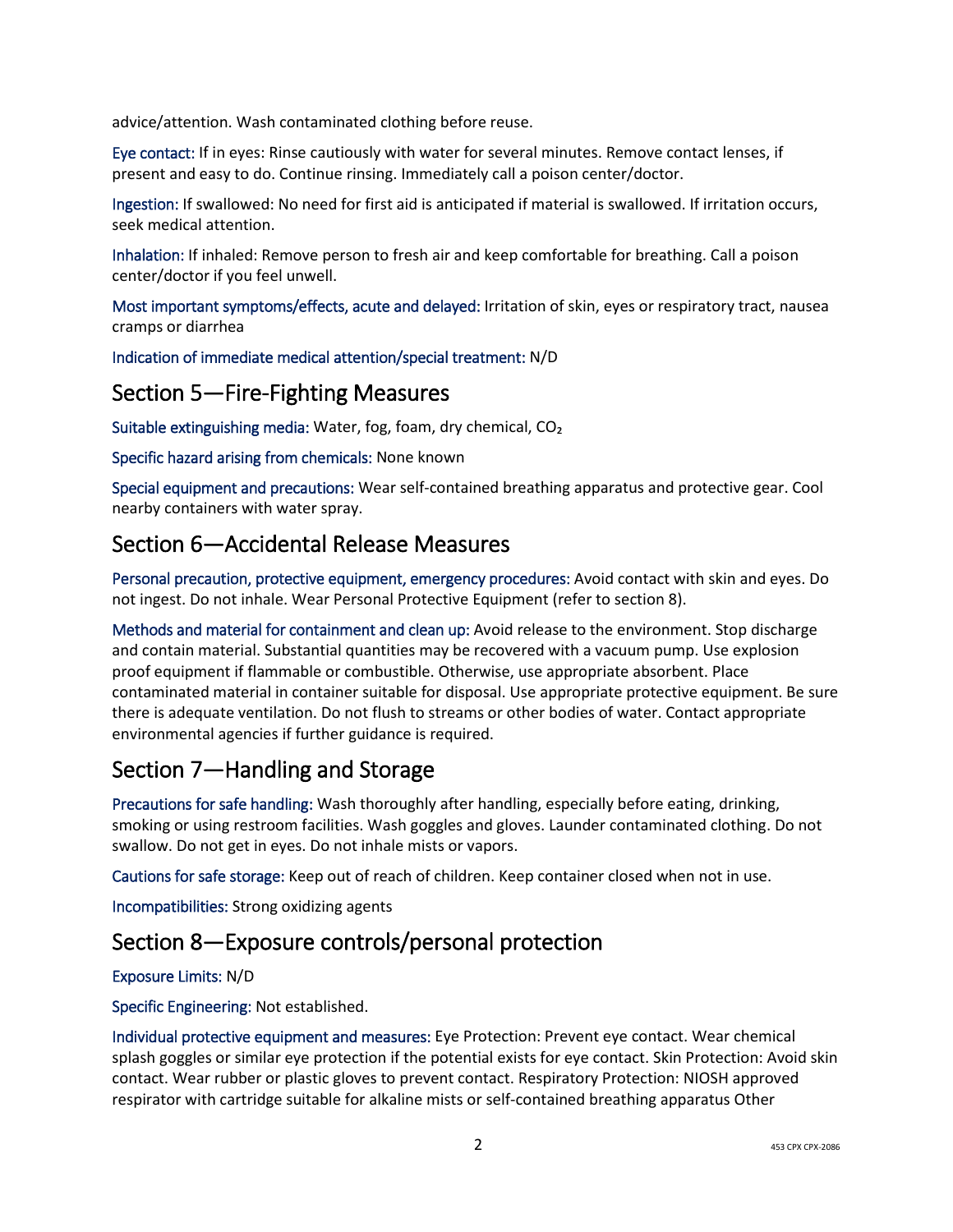Protective Equipment: Eyewash fountain and safety shower in work area.

# Section 9—Physical and Chemical Properties

| <b>Physical State: Liquid</b>                     | Flammability (solid, gas): N/D   |
|---------------------------------------------------|----------------------------------|
| <b>Color: Clear</b>                               | Vapor Pressure (mmHg): N/D       |
| <b>Odor: Characteristic</b>                       | Vapor Density (air= 1): N/D      |
| Odor Threshold: N/D                               | <b>Relative Density: 1.01</b>    |
| pH: N/D                                           | Solubilities: In water: complete |
| Melting point/freezing Point: N/D                 | Partition Coefficient: N/D       |
| Initial Boiling Point and Boiling Range: 210 °F   | Auto-Ignition Temperature: N/D   |
| Flash Point: None to boiling                      | Decomposition Temperature: N/D   |
| Evaporation Rate: (water= 1) <1                   | Viscosity: N/D                   |
| Upper/Lower Flammability or Explosive limits: N/D |                                  |

## Section 10—Stability and Reactivity:

| <b>Chemical Stability: Stable</b>               | <b>Condition to Avoid: High Heat</b>            |
|-------------------------------------------------|-------------------------------------------------|
| Reactivity: No specific reactivity test data    | Possibility of Hazardous Reaction: Hazardous    |
| available for this mixture.                     | Polymerization: will not occur.                 |
| Incompatible Materials: Strong oxidizing agents | <b>Hazardous Decomposition Products:</b>        |
|                                                 | Products of combustion may include carbon       |
|                                                 | dioxide, carbon monoxide & oxide of nitrogen or |
|                                                 | sulfur                                          |

# Section 11—Toxicological information:

Information on the likely routes of exposure: Skin contact, eye contact, inhalation, ingestion.

| <b>Chemical Name</b>                          | Oral LD50   | <b>Dermal LD50</b> | <b>Inhalation LD50</b> |
|-----------------------------------------------|-------------|--------------------|------------------------|
| Ingredient 1                                  | $>900$ mg/g | N/D                | N/D                    |
| Ingredient 2                                  | N/D         | N/D                | N/D                    |
| Product as a Whole                            | 5,638 mg/kg | N/D                | N/D                    |
| The exact chemical identities and percentages |             |                    |                        |
| of composition have been withheld as a trade  |             |                    |                        |
| secret.                                       |             |                    |                        |

Important symptoms: Refer to Section 4—First Aid Measures.

Effects of Acute Exposure: May irritate or burn skin, eyes, or mucus membranes. Inhalation of mists may irritate respiratory tract. Ingestion may cause nausea, cramps or diarrhea.

#### Effects of Chronic Exposure: N/D

Carcinogenicity: IARC, ACGIH, NTP, OSHA: No component of this product present at levels greater than or equal to 0.1% is identified as probable, possible or confirmed human carcinogen by IARC, ACGIH, NTP, OSHA respectively.

Other Data: Medical Conditions Usually Aggravated by Exposure: Pre-existing dermatitis may be aggravated by exposure.

# Section 12—Ecological Information:

Ecotoxicity: Harmful to aquatic life with long lasting effects.